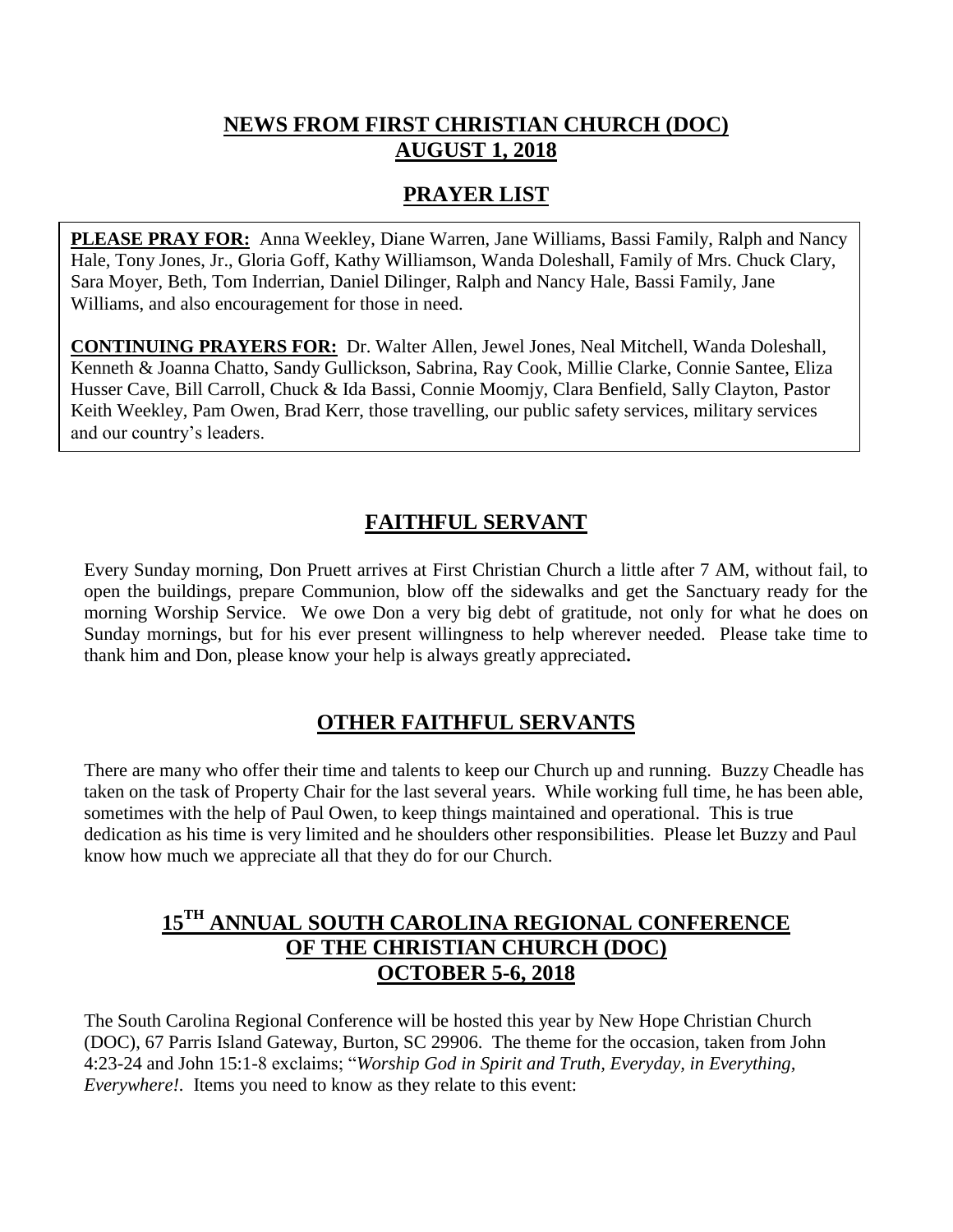- 1. Information regarding accommodations and rates is contained in the cover letter dated May 14, 2018, found in the Narthex of our Church.
- 2. Registration forms are attached to the cover letter and are in the Narthex. Early registration deadline is August 20, 2018. Registration Forms can either be submitted to our Church Office by August 13th, or sent directly to the Regional Office along with your check.
- 3. Nominations for Regional Disciple of the Year forms are in the Narthex and once completed, they can be submitted to our Church Office no later than August 13, 2018.
- 4. There will be a "Living Legends Banquet" Thursday, October 4, 2018, at 7 PM at the Utopia Restaurant and Lounge in Holly Hill SC. Senior Pastors who have dedicated their lives to serving the church for decades, will be honored in a special way during the Banquet. Everyone is invited to attend and tickets can be obtained from Eliza Husser Cave at a cost of \$25.00. If you are unable to attend, but wish to make a tax deductible gift, which will be your way of saying "thank you" to these Senior Pastors, please see Eliza. She needs to have all ticket sales and gifts by August  $26^{\text{th}}$ .
- 5. All checks submitted should be made out to Christian Church in SC or CCSC. Please note in the memo section of the check, what the check is for. Any checks for the Living Legends Banquet should contain in the memo section "For COM".
- 6. If you have any questions concerning the information regarding the Regional Conference, please contact Judy Ledford in our Church Office.

# **Open Letter of Gratitude and Thanks to First Christian Church (Disciples of Christ) Aiken, S.C.**

 We wish to thank the First Christian Church Family for the love, support, and encouragement shown toward me and my family in recent times. During the periods of my mother's (Mrs. Allene W. Riley) sickness, transition to glory, and celebration of life, this church family has actively demonstrated love and care in numerous ways. Thank you for giving wonderful cards, gifts, words of comfort and great hugs! All are appreciated.



 Many times in life we say, hear, or do activities out of repetition or tradition. For example, on many occasions I have listened to the Negro Spiritual from the mid-19th century title "Sometimes I feel Like a Motherless Child". Indeed, that maybe the case today, however, I am blessed to have had the best mom in the world for many years. My mom sacrificed, loved her family, and lived Christian values in ways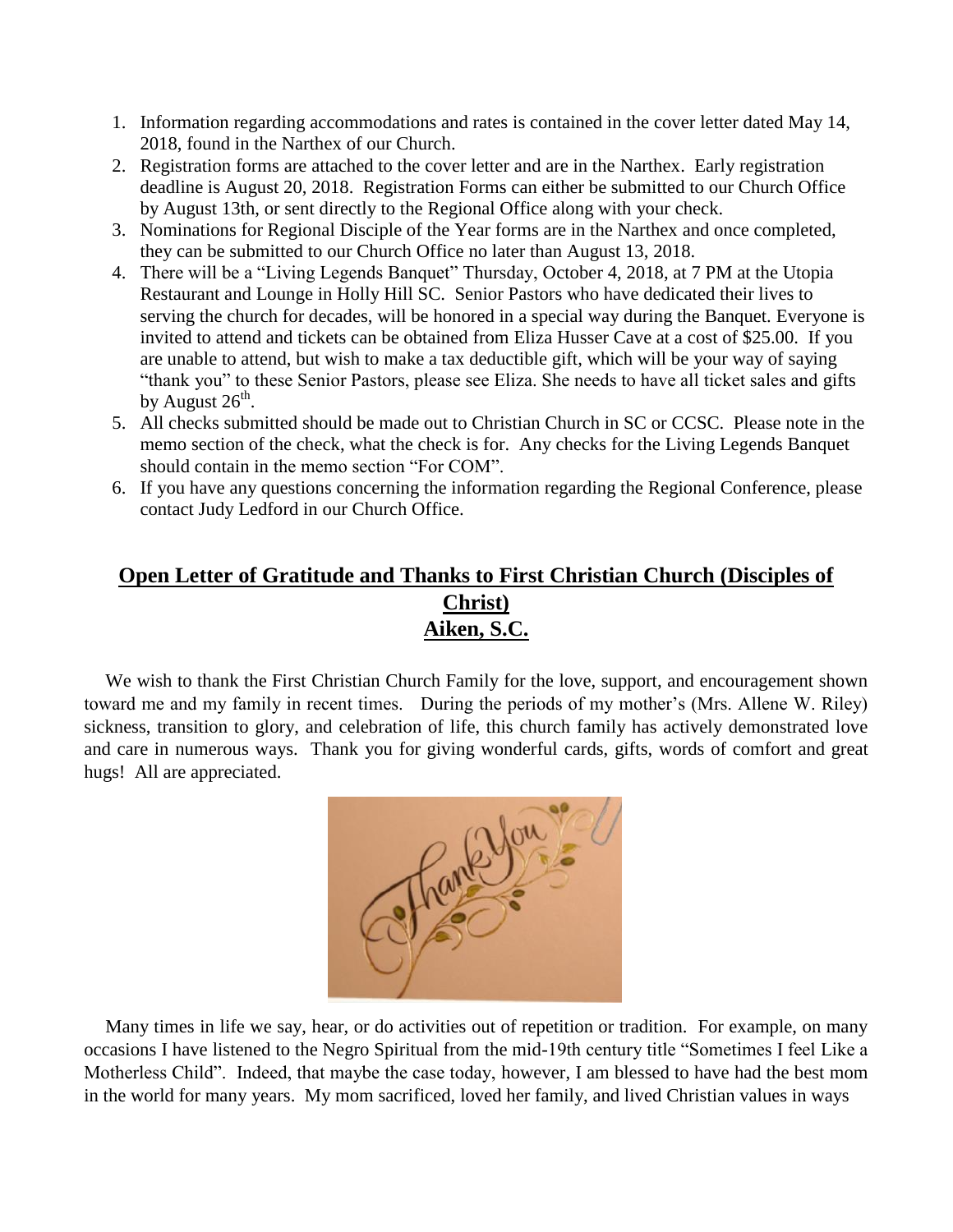for us to grasp, learn, and apply "The Golden Rule". Additionally, I am blessed to have been present and available to my mother during the last stages of her life. As scriptures state in Hebrews 13:14 "*For this world is not our permanent home; we are looking forward to a home yet to come*" thus we must continue to work in the vineyard until called by God from labor to reward.

 Gracious thanks First Christian Church (Disciples of Christ) Family, and may heaven continue to smile upon you.

Sincerely,

### *H. Bryan Riley, Ph.D. and Family*

#### **Self- Driving Vehicles in Today's Society**

At the present time, scientists, researchers, and engineers are constantly seeking and working to achieve greater conveniences as well as devices and systems that minimize or completely eliminate work. This now includes the act of driving a vehicle for personal, family and household reasons. Autonomous vehicle technology is an emerging global market. By 2025, the car market for partially autonomous vehicles is expected to be at 36 billion U.S. dollars while the market for fully autonomous vehicles lags behind at 6 billion U.S. dollars (Ref. The Department of Transportation and the National Highway Traffic Safety Administration). Although Self-driving cars have claimed their first pedestrian fatality, a woman in Tempe, Ariz., who was struck by an Uber vehicle traveling in autonomous mode. Shall this technology suffice to mitigate or eventually eliminate the "I have no way to get to church" rationalization? As individuals are forced into difficult situations for various reasons (i.e., disabilities, declining driving skills, etc.) autonomous vehicles are on a path to solve these major problems. Indeed, concerns about technical challenges remain at the forefront. A newly released study by AAA found that Americans are slowly becoming less afraid of riding in autonomous cars. At present approximately 65% of Americans remain uncomfortable with the concept of letting an electro-mechanical robot actively maneuver public roads and especially among moving traffic.

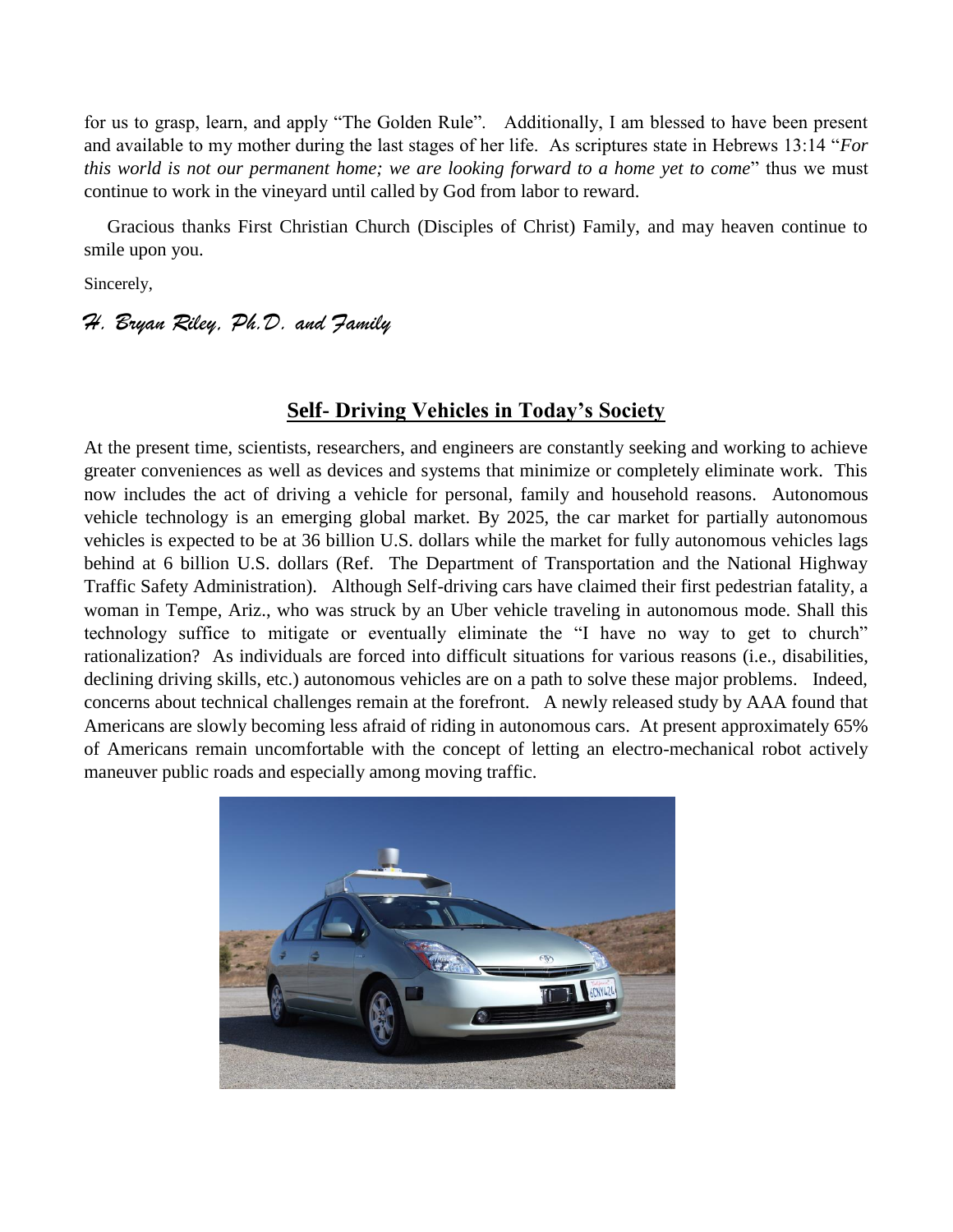Self-Driving Toyota Prius by Google - Reference IEEE Spectrum Magazine 2017

Professor Celenk, an Ohio University colleague, and I recently had an opportunity to present research results at The 2018 IEEE Intelligent Vehicles Symposium held in Changshu, Suzhou, China [\(www.2018iv.org/\)](http://www.2018iv.org/). The title of the published paper accepted is titled "*Constraint Decision Optimization Model for Safe Autonomous Vehicle Operation".* The research and demo vehicles presented are absolutely amazing! Given the work and progress underway at global universities, vehicle manufacturers, subsystem suppliers and various corporations, this idea will become an acceptable reality in the near future.

### *H. Bryan Riley, Ph.D.*

## **ELDERS MEETING AND BOARD MEETING DATE CHANGE**

Please note that the Elders Meeting and Board Meeting will be held on the first Tuesday in August, the 7th, rather than the second Tuesday of the month.

### **TRASH & TREASURES BOUTIQUE**

Our July sale netted \$97.30. Our next sale will be Saturday, August 18<sup>th</sup> from 9am-2pm. We are in need of volunteers to help with the sale. Please see Susan or Judee Mitchell if you are interested in helping us. Donations are still being accepted in classroom 3. If you leave donations, please price them. There are price tags available in classroom 3.

# **ANNUAL TRASH & TREASURES SALE**

Our annual Trash & Treasures sale will be held on Saturday, September  $15<sup>th</sup>$ , from 9-2. This year we are inviting our community to participate. Church members can rent a table for \$10/table. Non-Church members can rent a table for \$20/table. All renters will keep the proceeds from their sales. Please tell all your friends about this event, and if they are interested in renting a table, contact the church. There are a limited number of inside tables still available on a first come, first serve basis.